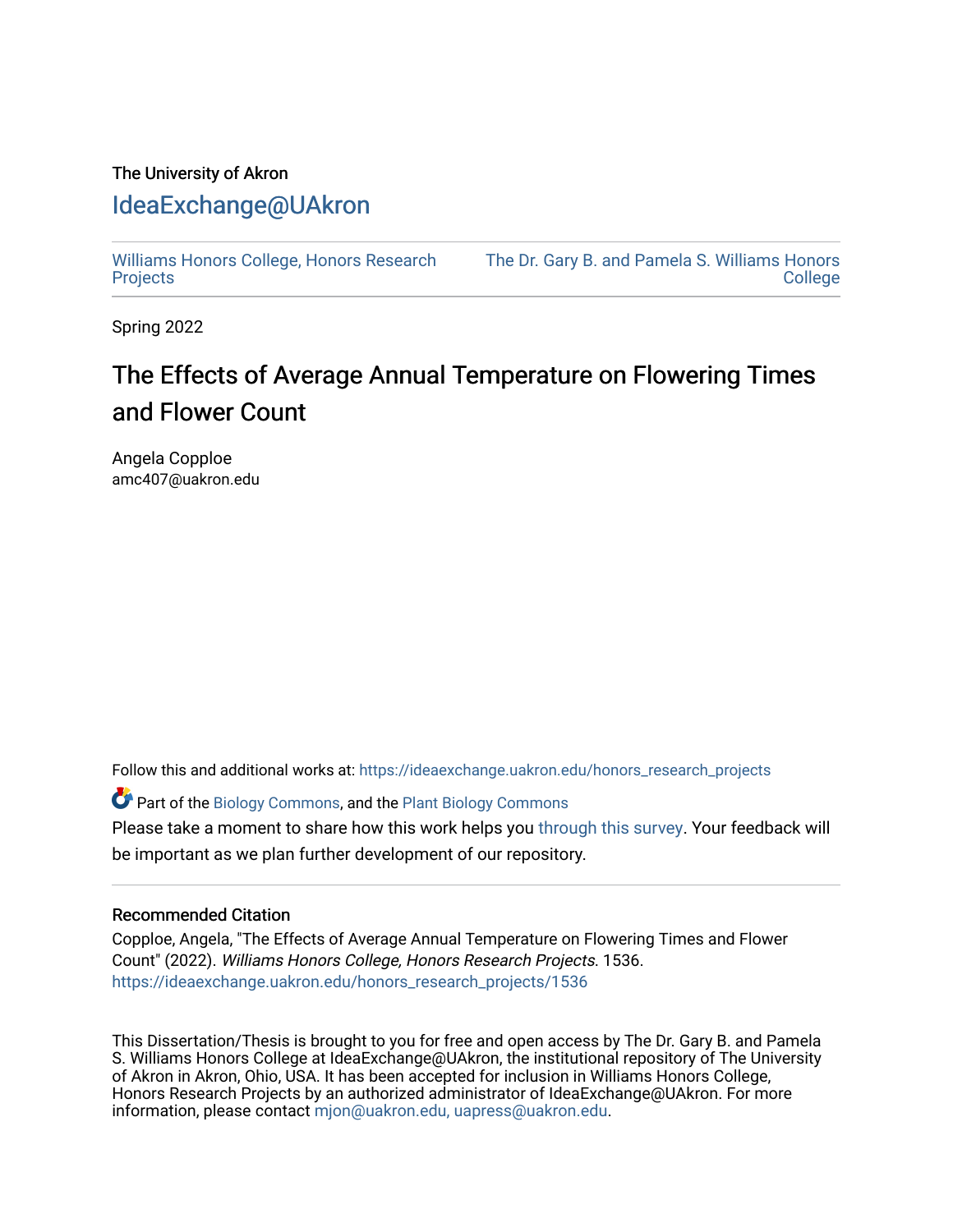# The Effects of Average Annual Temperature on Flowering Times and Flower Count

Angela Copploe

3100: 499-003

Department of Biology

Honors Research Project

Dr. Brian Bagatto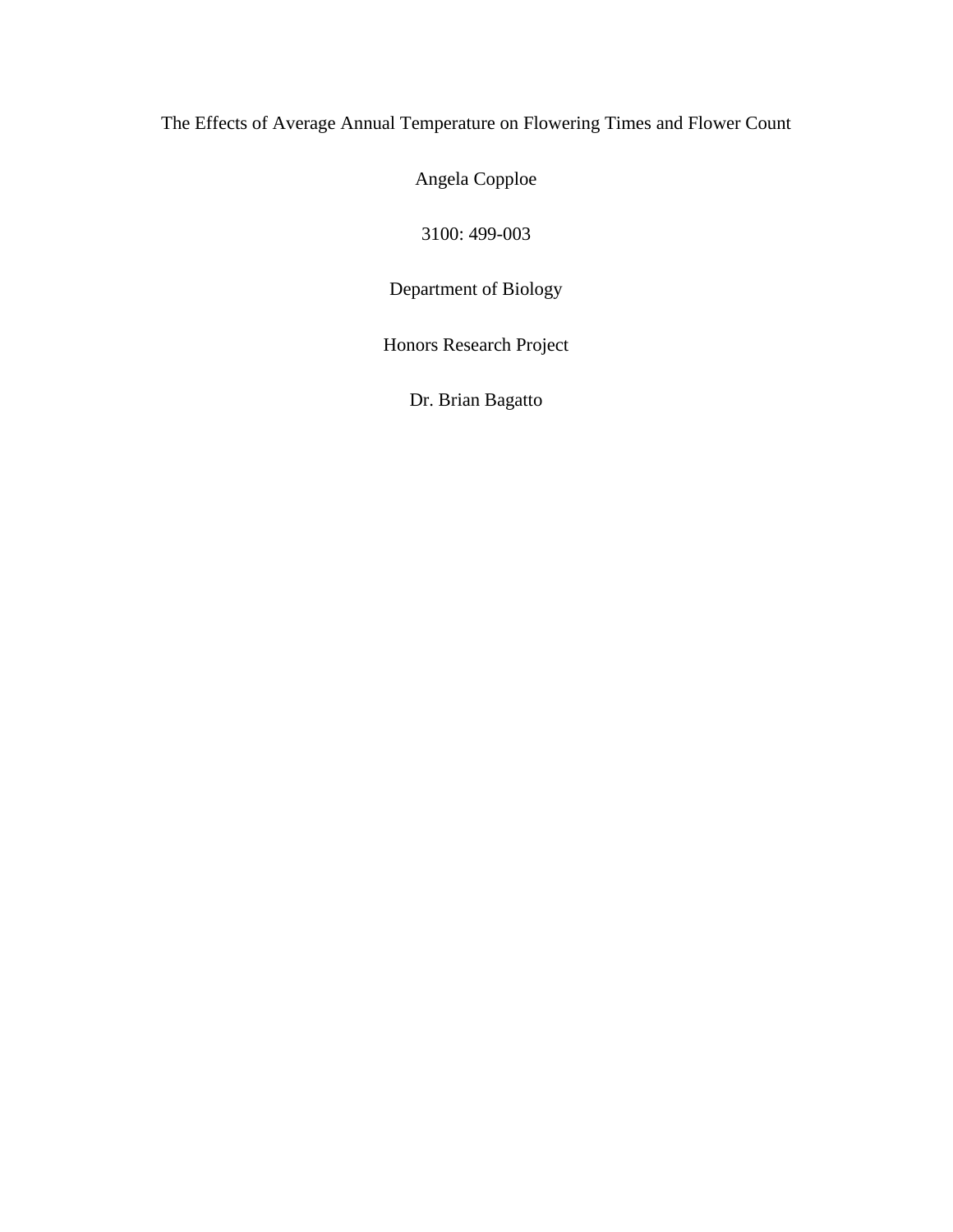#### **Abstract:**

Data collected over a fifteen-year time span used to examine the phenology of three species of flowers. The three species are *Chrysanthemum leucanthemum* (CHRLEU), more commonly known as the oxeye daisy, *Claytonia virginica* (CLAVIR), commonly known as the spring beauty, and *Taraxacum officinale* (TAROFF), more commonly known as the dandelion. These data were recorded by Dr. Randall Mitchell, a professor at the University of Akron. Dr. Mitchell recorded data for each of these three species of plants from 2006 to 2020. Factors analyzed and recorded included whether the land were fertilized, the date, and the number of flowers present for each individual species. This data was obtained by gathering information from the Bath Nature Preserve in Akron, Ohio. The question I address regarding these species is how is phenology affected by climate and variation in weather? This data and research are addressing observations based on weather and species in Akron, Ohio. Analyses of these data show no relationship between average annual temperature and peak flower count; however some evidence suggests a relationship between average annual temperature and first flowering at this Northeastern Ohio site based on the data analyzed for this conclusion.

### **Introduction:**

It is widely accepted in the scientific community that over the past several decades average surface temperatures have steadily increased each year. According to the EPA website, average annual temperatures have increased each year making conditions for different plant species ever changing (4). Depending on the location in the United States, the temperatures may have either have either a large impact or not show any significant effect. This steady change in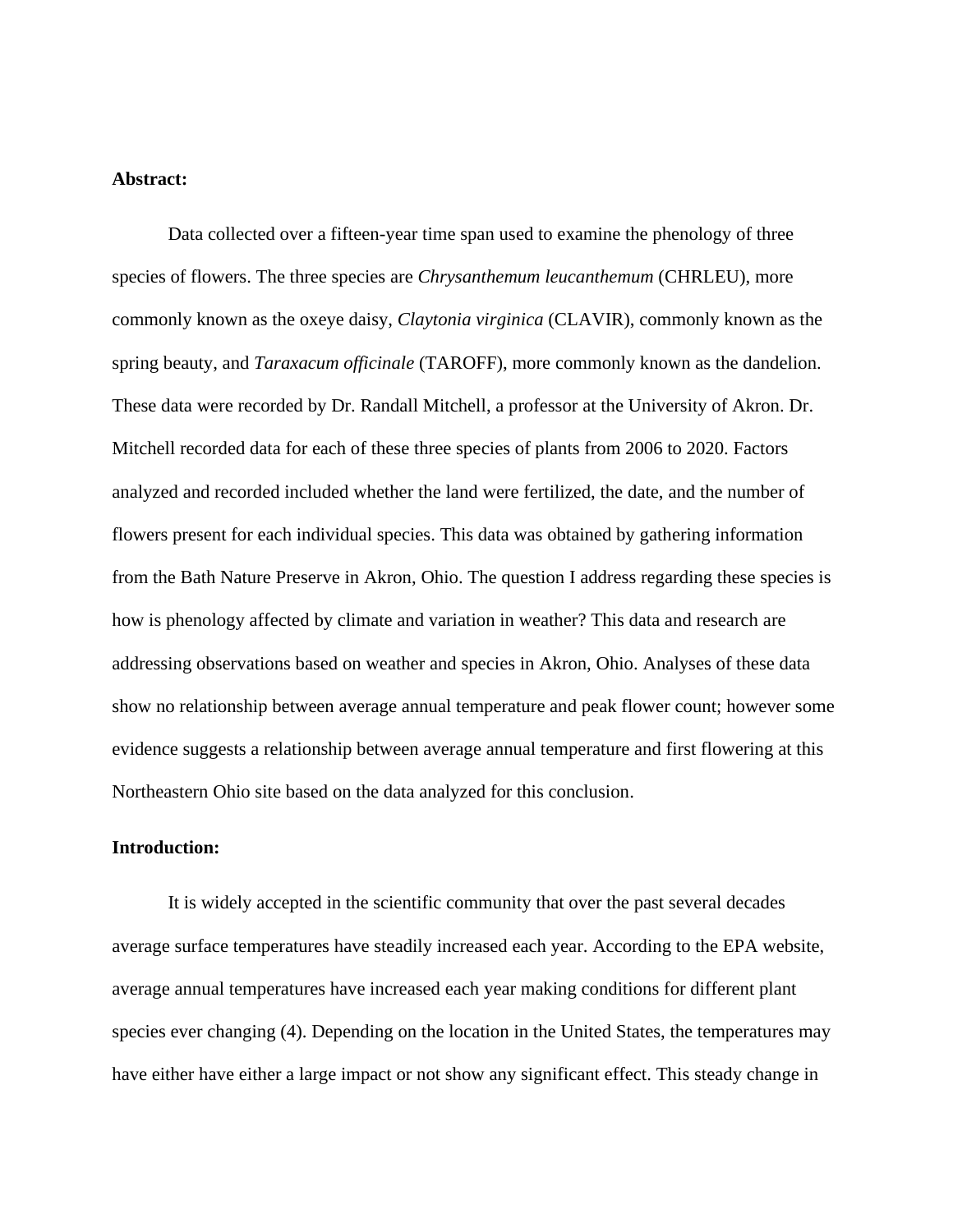temperature has been increasingly more concerning since the early 1900s where the increase in average surface temperature was first noticed (4). Since then, the data has been more compelling, and more studies are being conducted as to why and what the effects are/will be (4).

Here I will be examining weather data from Northeast Ohio and its effect on first flower time and peak flower count, important components of flowering phenology. To gain more knowledge about what this research entails, one must understand how to compare the relationship between plants and climate, which is a component of phenology. Phenology is the study of the relationship between climate and periodical biological phenomena such as plant flowering (6). Scientists have been studying patterns of phenological changes to help better understand trends in flowering for many types of plants. From research done by scientists from the EPA, spring flowering events are influenced by the recent trend in warming temperatures across the nation (3). This observation intrigued me and led me to question whether this was true for the plants I was reviewing, so I began comparing the data provided by Dr. Mitchell, and weather data found on the Nation Weather Service website to do an initial comparison of flower count and temperature data (7).

#### **Materials and Methods:**

#### *Study Site:*

The focus of this research is at the Bath Nature Preserve in Bath Township, Summit County, in Akron, Ohio. This is a 404-acre park that is visited by many locals, students, researchers, faculty, as well as tourists of the area. These data come from an open grassland area (Grandview Alley") of 16 ha, in the center of the preserve (Figure 1, Figure 2). The area is mowed each autumn to maintain grassland habitat. Figure 3 shows twenty-four circle plots on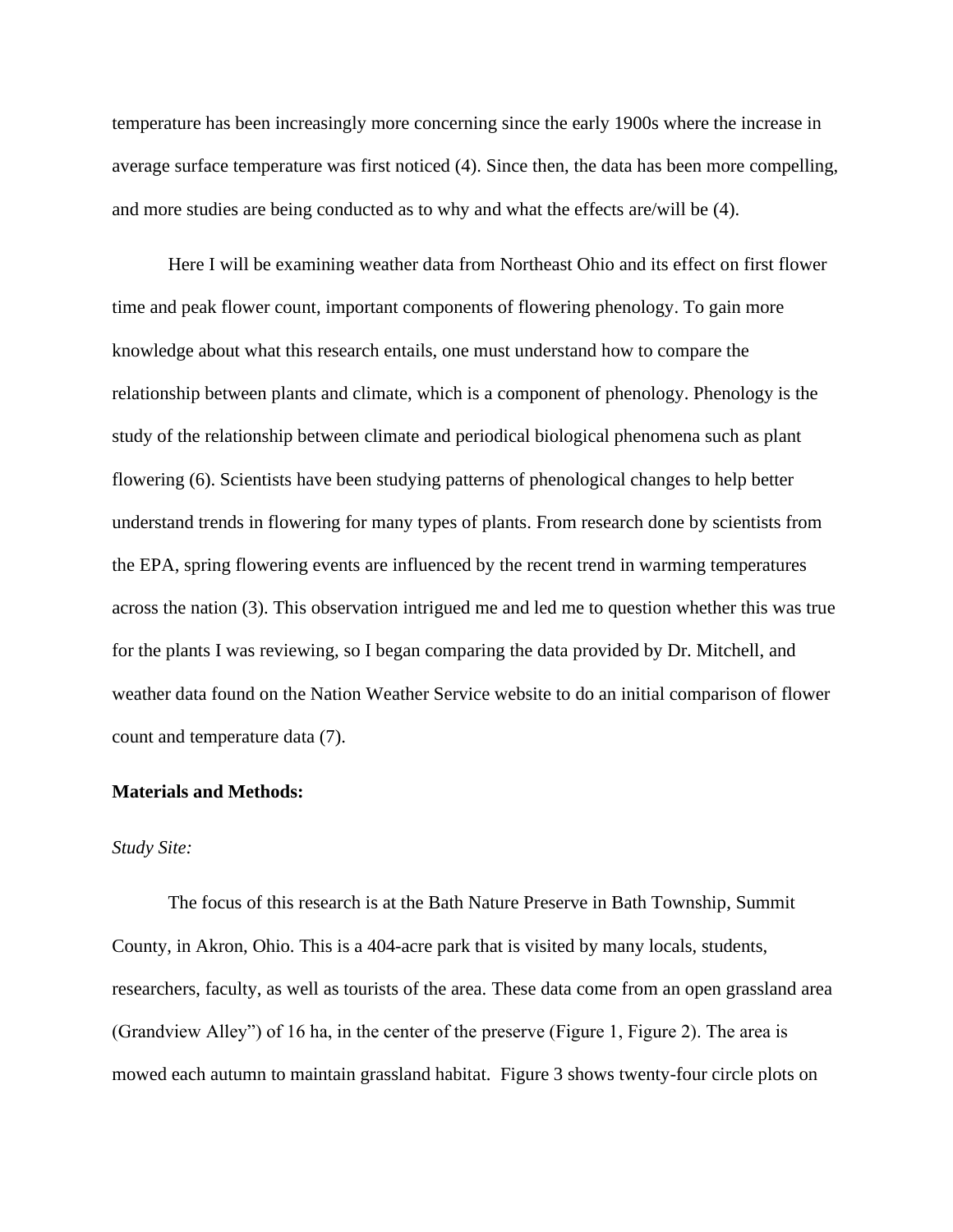the preserve that were established in 2001 for a study of different fertilization and management

techniques. The grassland supports a wide range of species of plants.



Figure 1: picture of the center of a circle plot of land at the Bath Nature Preserve

## **BATH NATURE PRESERVE 4160 IRA RD.**



Figure 2: Map of Bath Nature Preserve

[Bath Nature Preserve-Bridle Trail Loop -](https://birding-in-ohio.com/summit-county/bath-nature-preserve-bridle-trail-loop/) Birding in [Ohio \(birding-in-ohio.com\)](https://birding-in-ohio.com/summit-county/bath-nature-preserve-bridle-trail-loop/)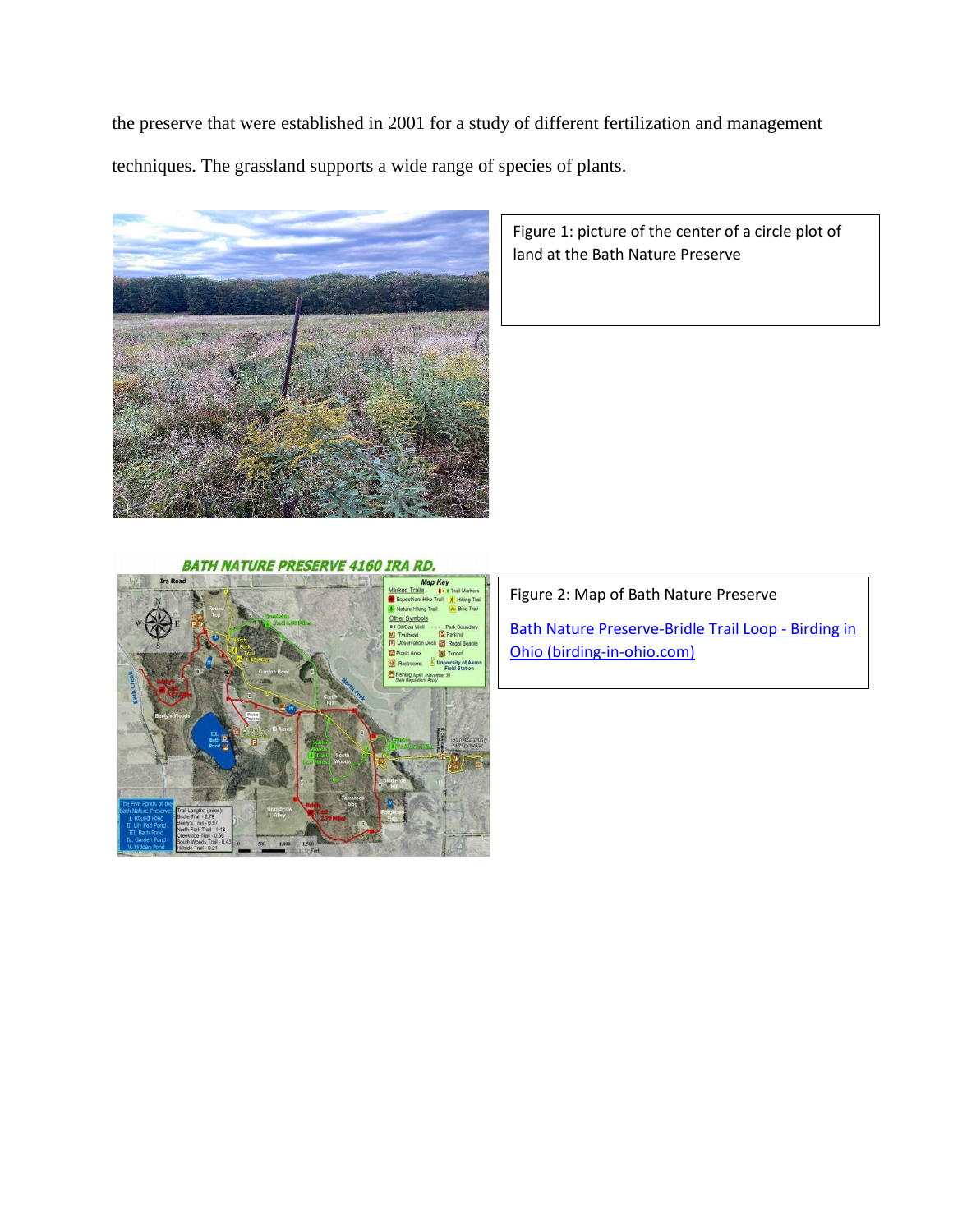| Plot Nomenclature Map                  | (C6)<br>D <sub>6</sub><br>(C5)<br>D <sub>5</sub>                |
|----------------------------------------|-----------------------------------------------------------------|
|                                        |                                                                 |
|                                        | C <sub>4</sub><br>D <sub>4</sub>                                |
| N                                      | C <sub>3</sub><br>D <sub>3</sub>                                |
|                                        | D <sub>2</sub><br>C <sub>2</sub>                                |
|                                        | CI<br>D <sub>1</sub>                                            |
|                                        |                                                                 |
| $\overrightarrow{B3}$<br>B1<br>B2      | $\widehat{B5}$<br>B <sub>6</sub><br>$\left(\frac{B4}{2}\right)$ |
| $\widehat{A3}$<br>A2<br>$\overline{A}$ | A4<br>A <sub>6</sub><br>A5                                      |
|                                        |                                                                 |

Figure 3: Map of the circle plots located at Bath Nature Preserve. Each plot had a radius of 5 meters.

#### *Data:*

From 2006-2020, Dr. Mitchell counted and observed flowering plants in each plot approximately once a week through the growing season. Because there are so many species and a number of them have thousands of flowers, many of the flowering counts are estimates.

The circle plots located at the Bath Nature Preserve are all the same size having a radius of 5 meters. There are twenty-four separate plots and each of these plots were used to count all the open flowers within the circle. For analysis, I calculated the total number of flowers of each species across all 24 plots.

For the weather data in this research, the National Weather Service website was used to find average yearly temperatures, growing season average temperatures (for the purpose of this research the growing season is from March-September for that year) and average monthly temperature one month prior to first flowering date, based off Dr. Mitchell's phenology observations. This date also was different for each of the three species. Another date that was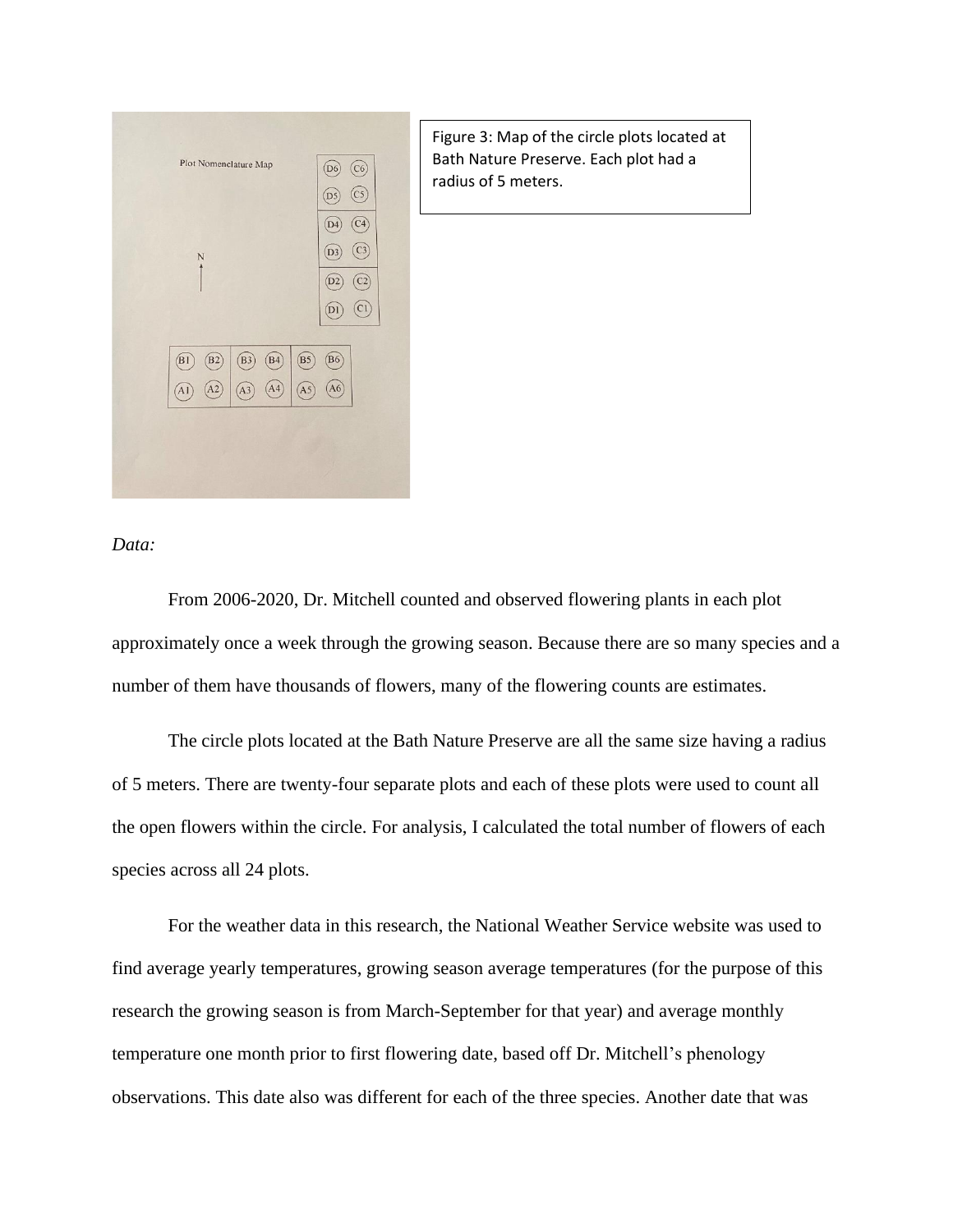used was the Julian date for the species. The Julian date is the number day of the year, for example a Julian date of 165 would be the  $165<sup>th</sup>$  day of the year which correlates to June  $14<sup>th</sup>$  (8).

For each species of plant, six main graphs were constructed to analyze the data and conclude as to whether the rise in temperature over the past fifteen years has impacted the first flowering date for the species at hand. Although this research focuses on only three species, there are many other species for which Dr. Mitchell observed and recorded data. I chose these species because they had the most total data points as well as the most consistent data over the years.

# *Analysis:*

For each graph I used linear regression in Microsoft Excel to test for a significant relationship between the predictor and response variables. In these analyses, each year constituted on data point; I used the various temperature measures as predictor variables, and total flower production and first flowering date as response variables. The R-squared value from these analyses describes the proportion of variance of the dependent variable that can be explained by the variance of the independent variable (5). The formula for finding this value is: R2=1− (Unexplained Variation/Total Variation) (5). The higher the decimal, the R-squared value), the greater the relationship between the two variables of interest.

The P-value is used to tell us whether the pattern being measured, the relationship between flowering time, flower count, and temperature, is statistically significant (2). The statistical significance is a way to describe if we should reject or support the null hypothesis (2). In this case the null hypothesis is that there is no relationship between the variables I am considering. P-values are read in this research as either greater or less than 0.05. When the p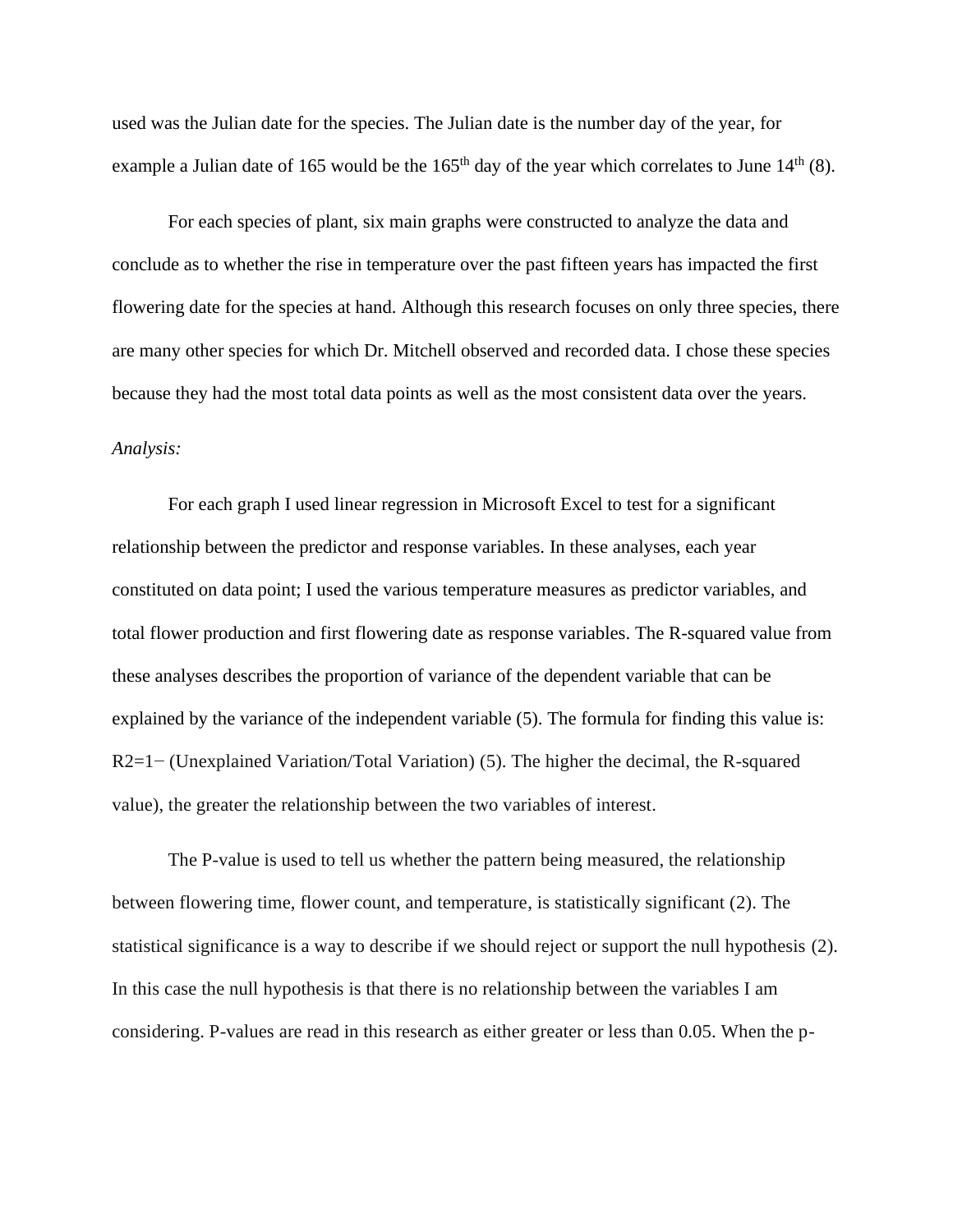value is less than 0.05 the data is significant and if it is greater than 0.05 the data is not significant (9).

*Graphs:*

Species one: *Taraxacum officinale*



Figure 4: graphical analysis of TAROFF for years 2006-2020 comparing the Julian date to the

number of flowers per year

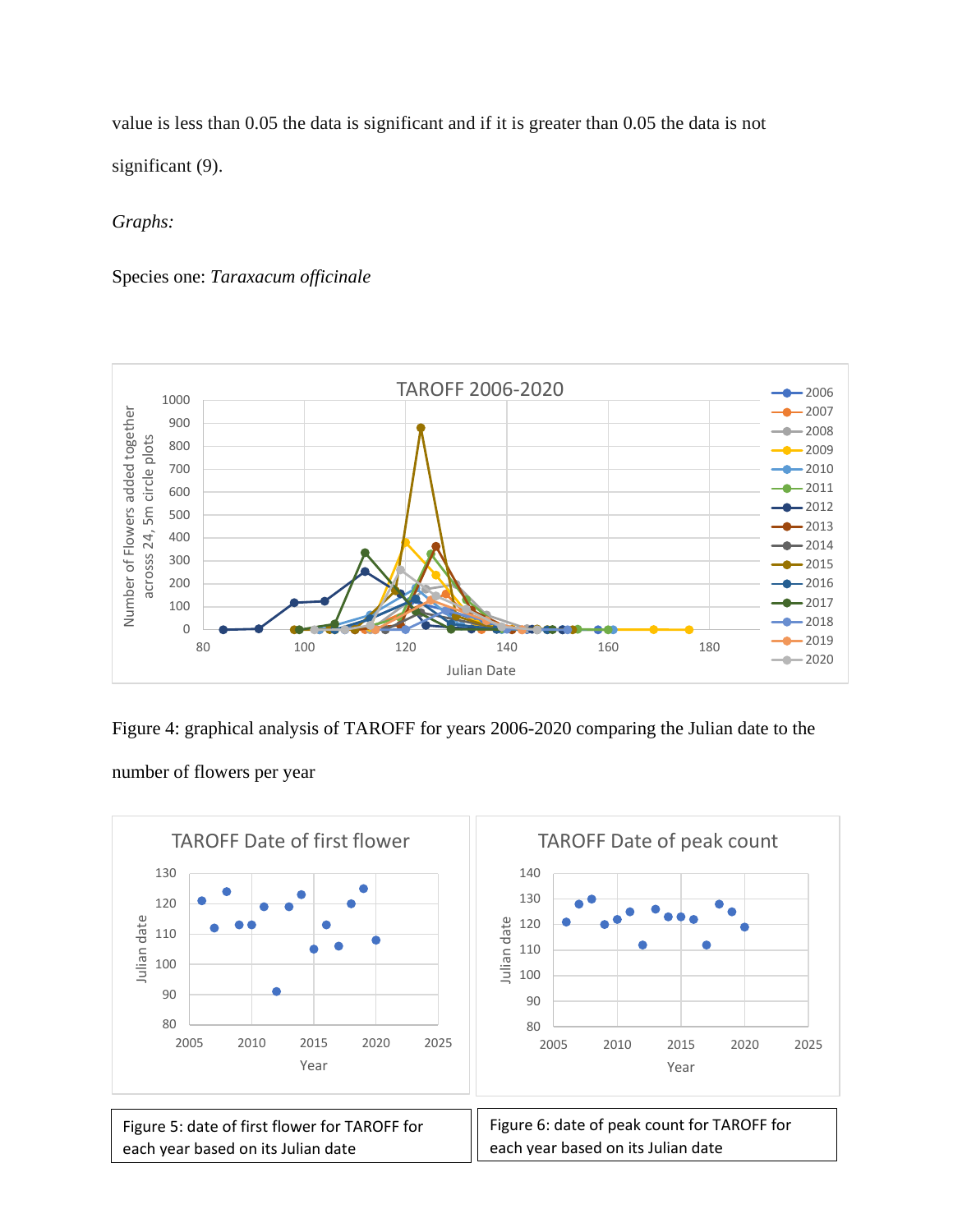

Figure 7: TAROFF peak flower count in comparison to the average yearly temperature from 2006 to 2020



Figure 8: TAROFF peak flower count in comparison to the growing season average temperature from 2006 to 2020



Figure 9: TAROFF peak flower count in comparison to average monthly temperature one month prior to the first flowering date from 2006 to 2020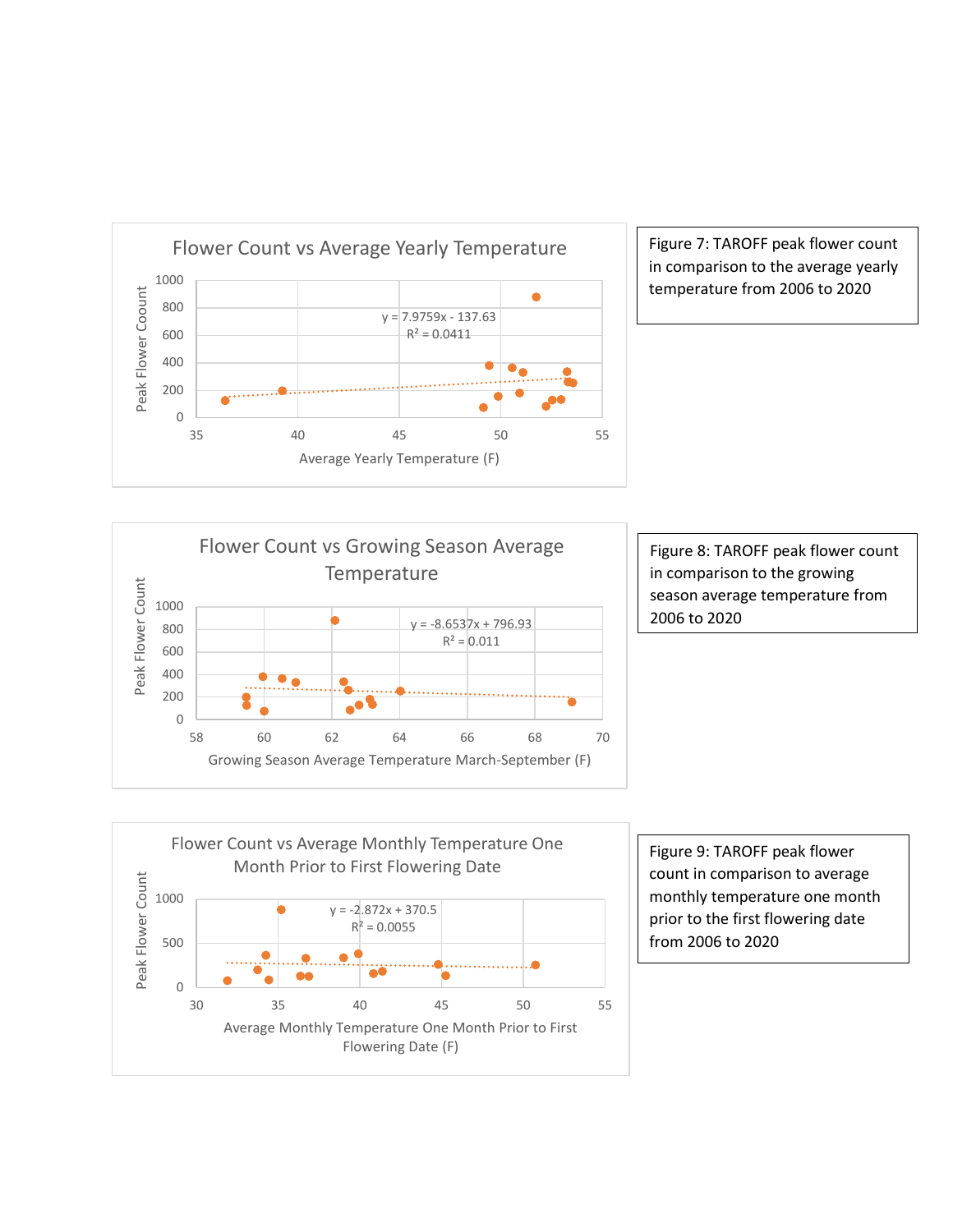

Figure 10: TAROFF date of first flower in comparison to the average yearly temperature from 2006 to 2020



Figure 11: TAROFF date of first flower in comparison to the growing season average temperature from 2006 to 2020



Figure 12: TAROFF date of first flower in comparison to average monthly temperature one month prior to the first flowering date from 2006 to 2020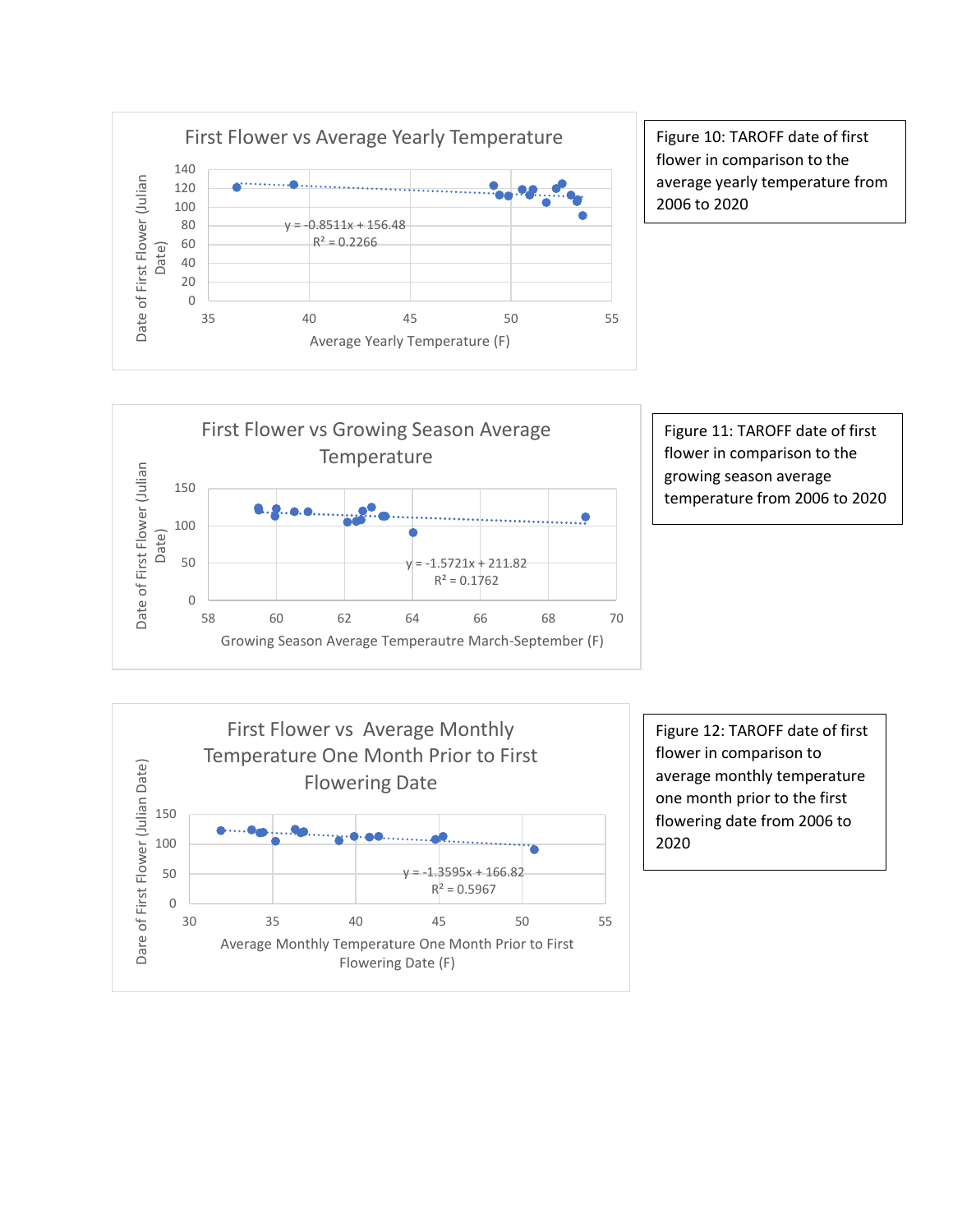Species 2: *Chrysanthemum leucanthemum* 



Figure 13: graphical analysis of CHRLEU for years 2006-2020 comparing the Julian date to the number of flowers per year

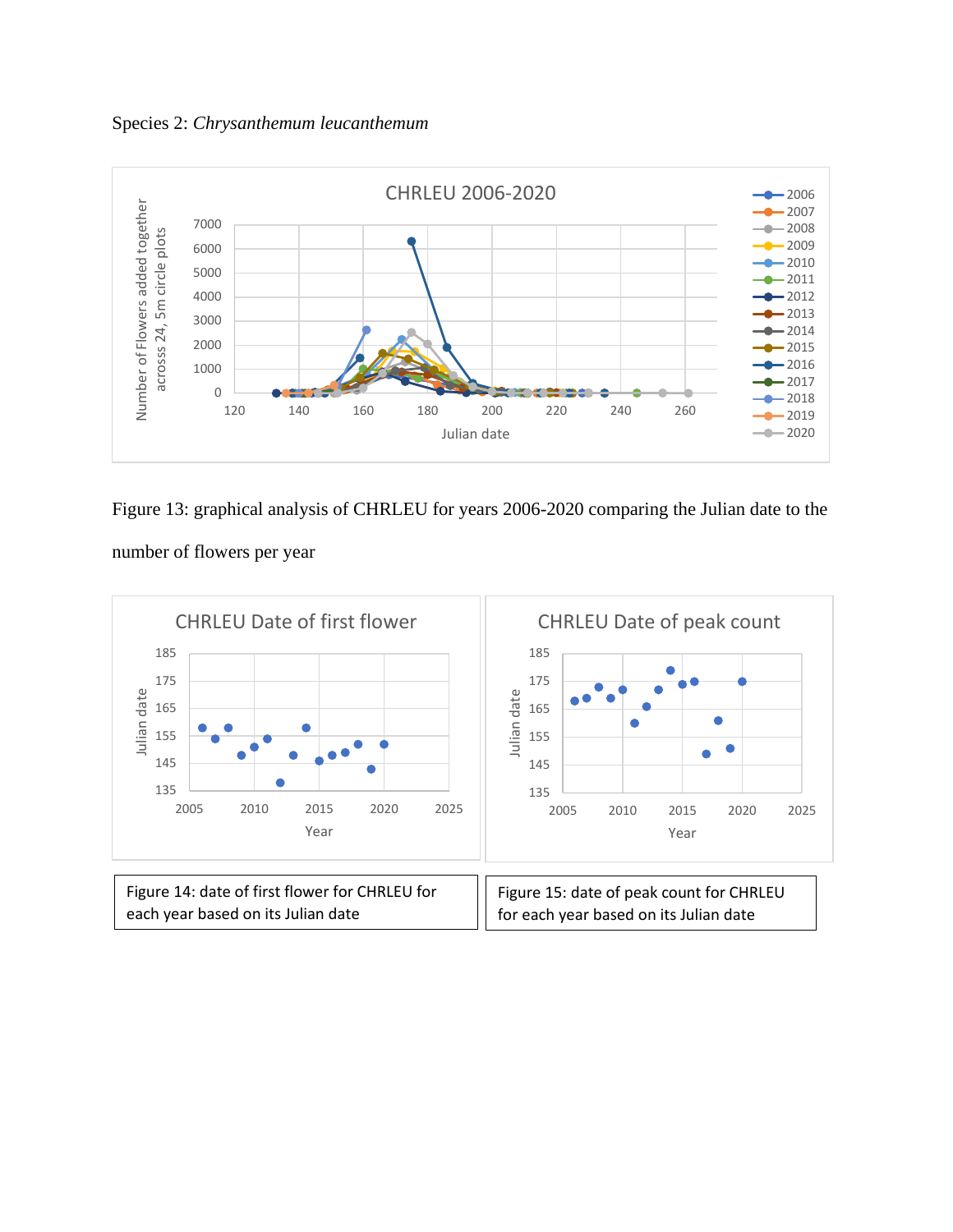

Figure 16: CHRLEU peak flower count in comparison to the average yearly temperature from 2006 to



Figure 17: CHRLEU peak flower count in comparison to the growing season average temperature from 2006 to 2020



Figure 18: CHRLEU peak flower count in comparison to average monthly temperature one month prior to the first flowering date from 2006 to 2020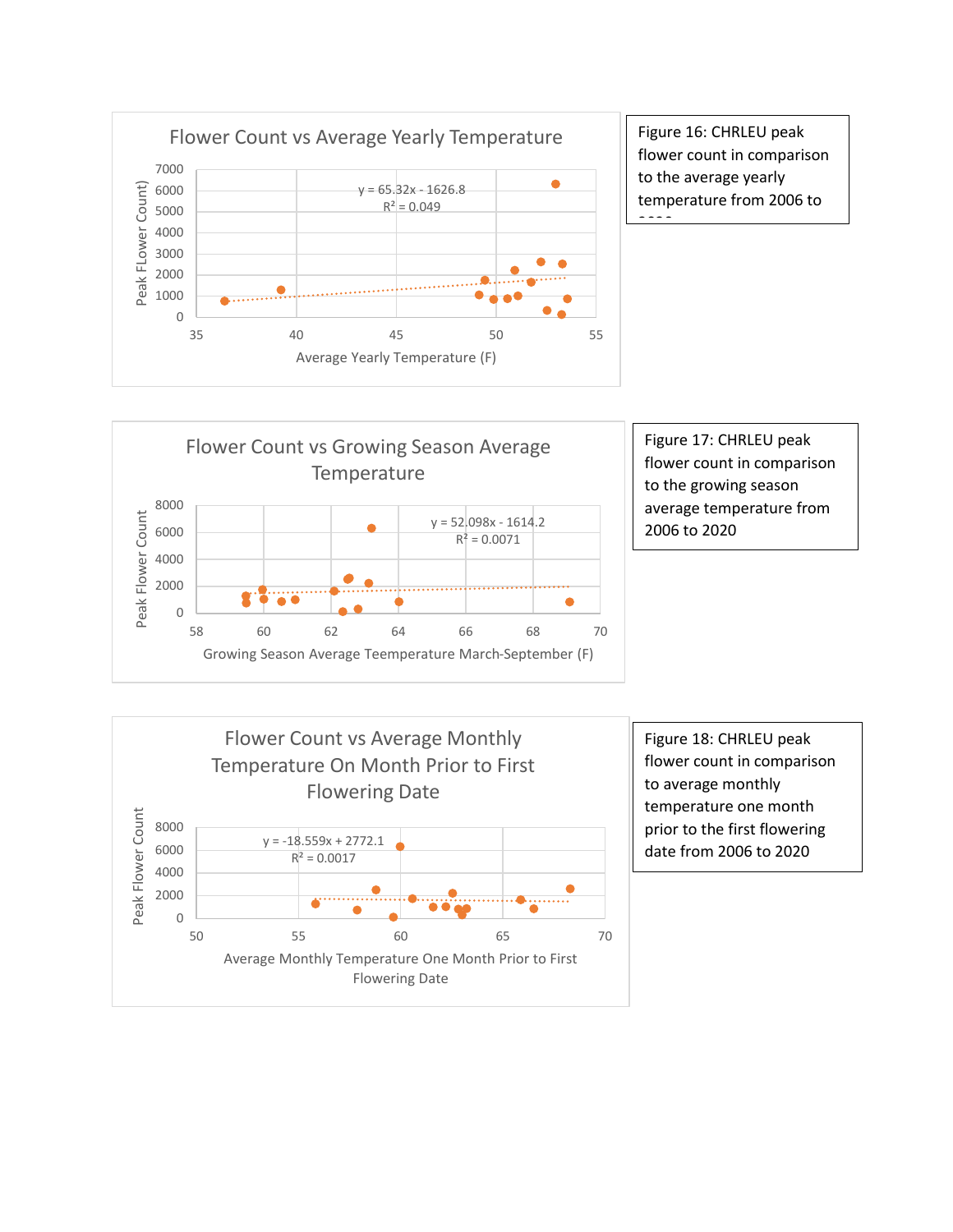

Figure 19: CHRLEU date of first flower in comparison to the average yearly temperature from 2006 to 2020







Figure 21: CHRLEU date of first flower in comparison to average monthly temperature one month prior to the first flowering date from 2006 to 2020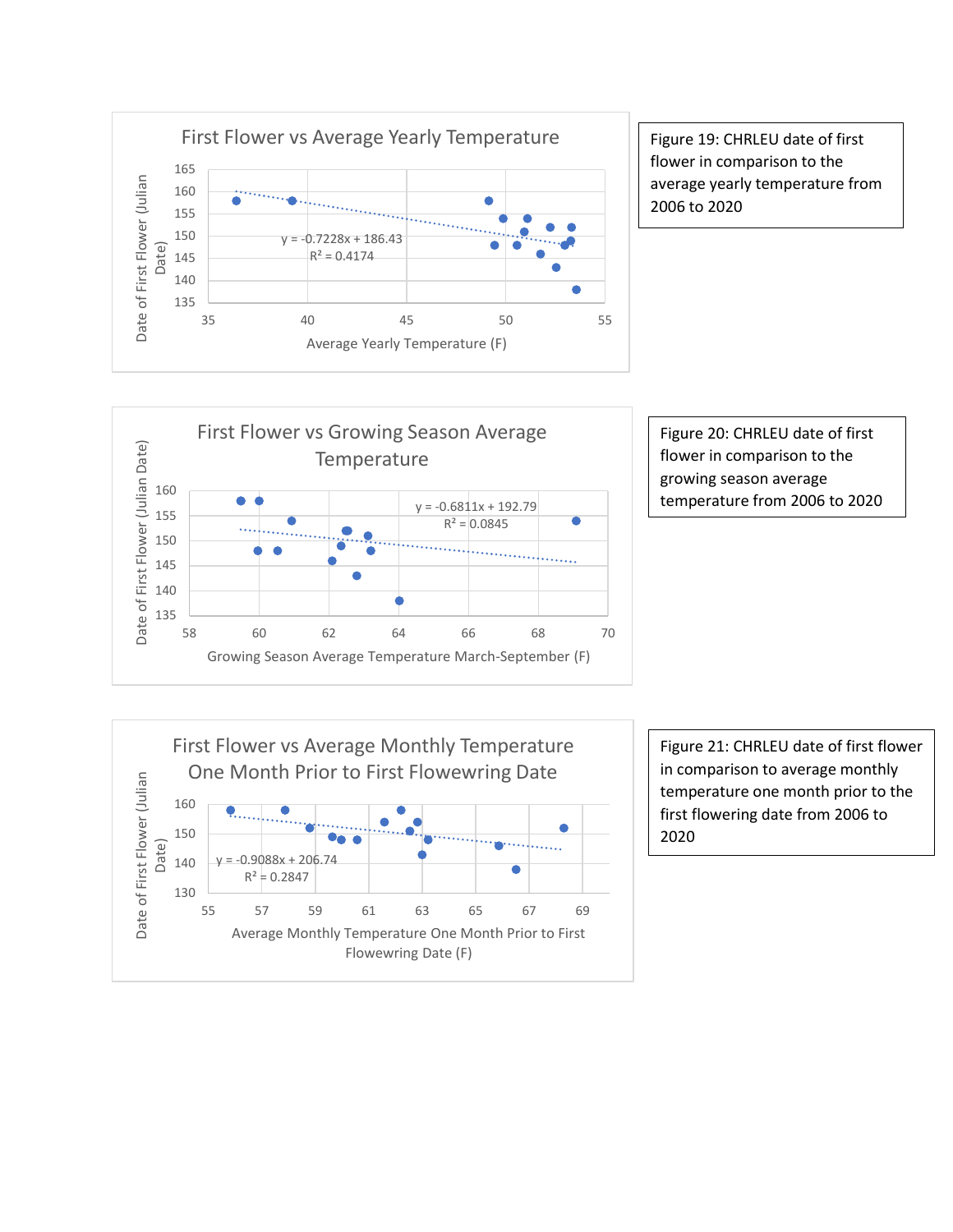Species 3: *Claytonia virginica* 



Figure 22: graphical analysis of CLAVIR for years 2006-2020 comparing the Julian date to the



number of flowers per year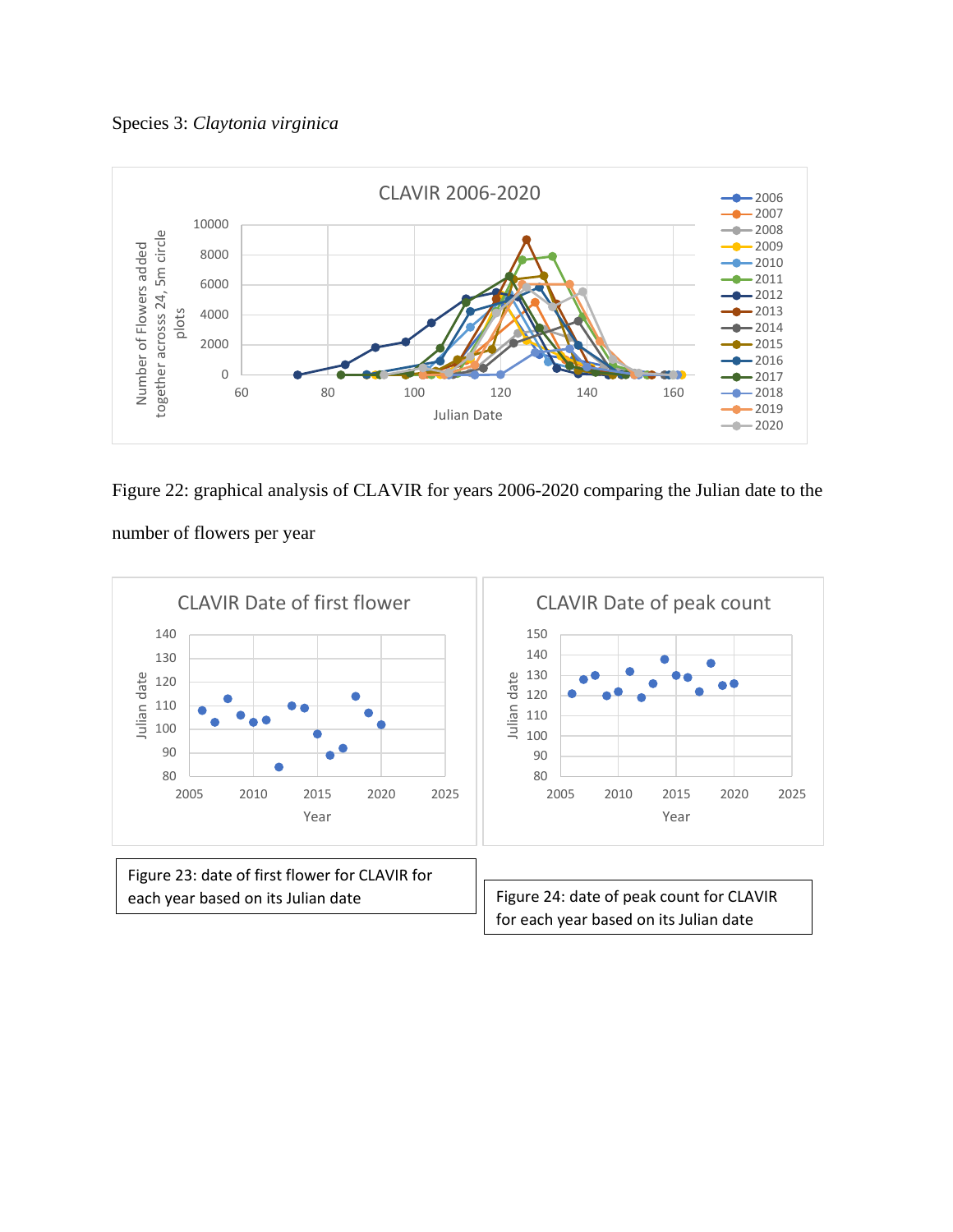

Figure 25: CLAVIR peak flower count in comparison to the average yearly temperature from 2006 to 2020



Figure 26: CLAVIR peak flower count in comparison to the growing season average temperature from 2006 to 2020



Figure 27: CLAVIR peak flower count in comparison to average monthly temperature one month prior to the first flowering date from 2006 to 2020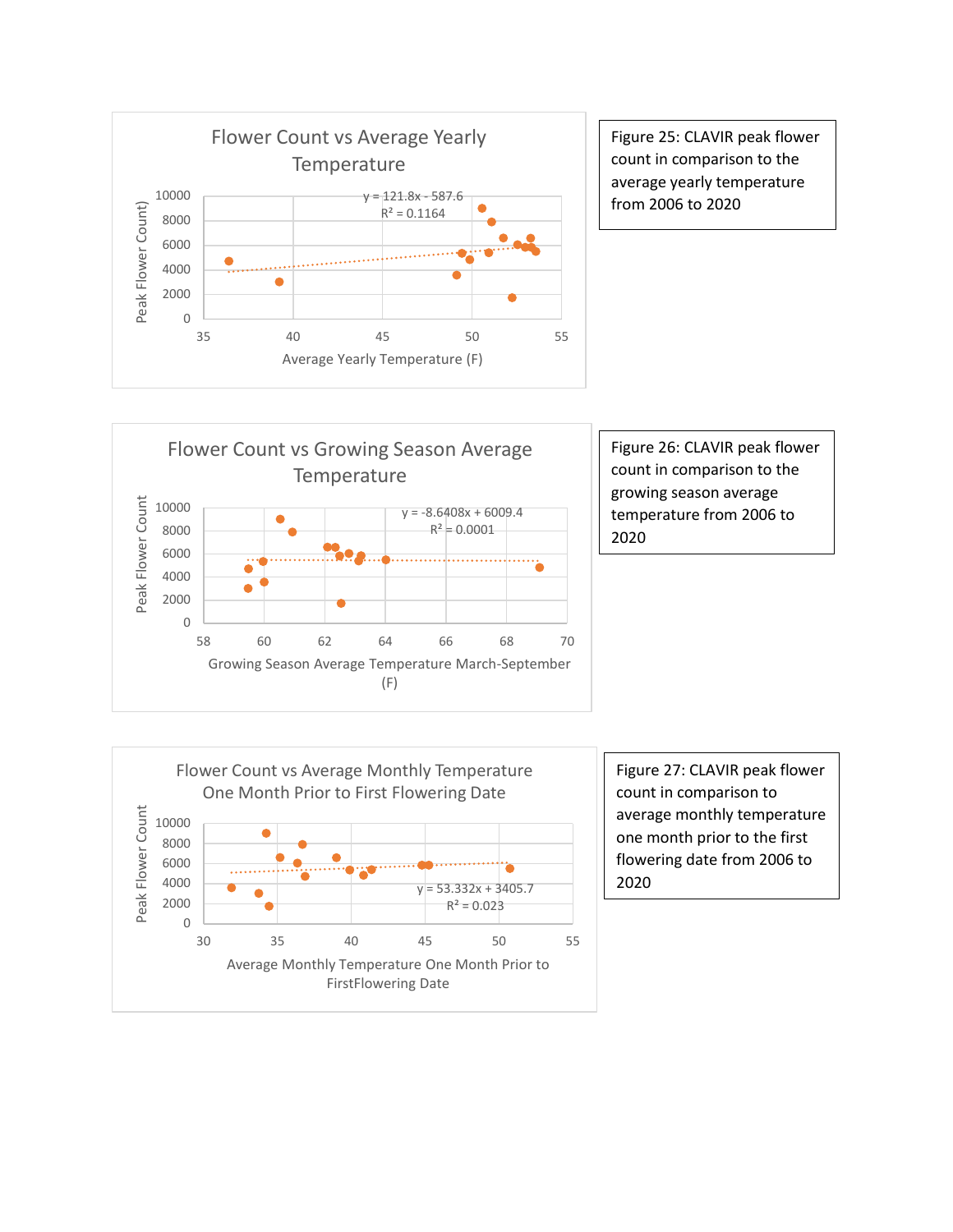

Figure 28: CLAVIR date of first flower in comparison to the average yearly temperature from 2006 to 2020



Figure 29: CLAVIR date of first flower in comparison to the growing season average temperature from 2006 to 2020



**\*Note: There are two anomalously low temperatures in the average yearly temperature for all three species. These values came from the National Weather Service data site and**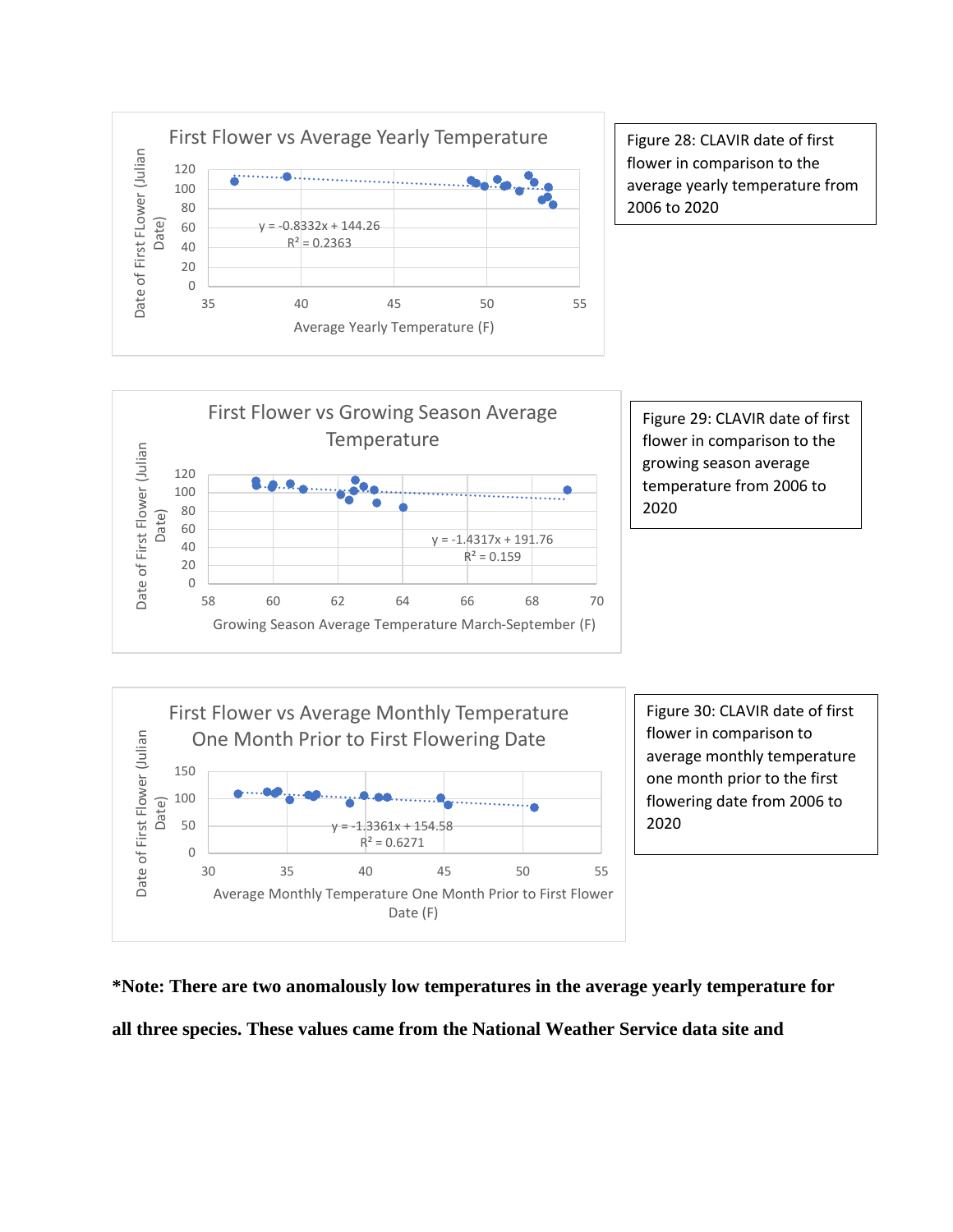**should be noted that this could be skewing some of the information. The same goes for one value in the growing season average temperature that is higher than the rest of the values. Results:**

The general data that was looked at prior to the temperature data can be seen for TAROFF in figures 4-6, CHRLEU in figures 13-15, and CLAVIR in figures 22-24.

For TAROFF the yearly total number of flowers across the 24 circle plots peaked at around 200-400 total flowers across the 24 plots (Figure 4). There was, however, one year that stuck out compared to the others and that was in 2015 when there was a spike in the number of flowers. The date of first flower over the years was also around the same time of the year except for April 1, 2012, where the first flowering date came around fifteen days before the others (Figure 5). The date of the peak count, the day in which there was the highest count of opened flowers added up for all twenty-four plots, was between a Julian date of 120-130 across the years. There were two exceptions to this occurring in 2012 and 2017 and the peak count happened at least 10 days prior to the other years (Figure 6).

For CHRLEU, the total flowers across the 24 circle plots consistently peaked at around Julian Day 175 (Figure 13). The exception was 2018 when there was a peak in the number of flowers at a Julian date of 160. The date of first flower for this species was in the range from 135 to 160. There is a decline in the day in which these days are occurring as the years go on (Figure 14). The date of peak count had no consistent data pattern when referring to Julian date, and the results were in a wide range of around 145 to 175 Julian date.

For CLAVIR, the total flowers across the 24 circle plots consistently peaked at around Julian day 130 (Figure 22). The date of first flower for this species was in the range from 85 to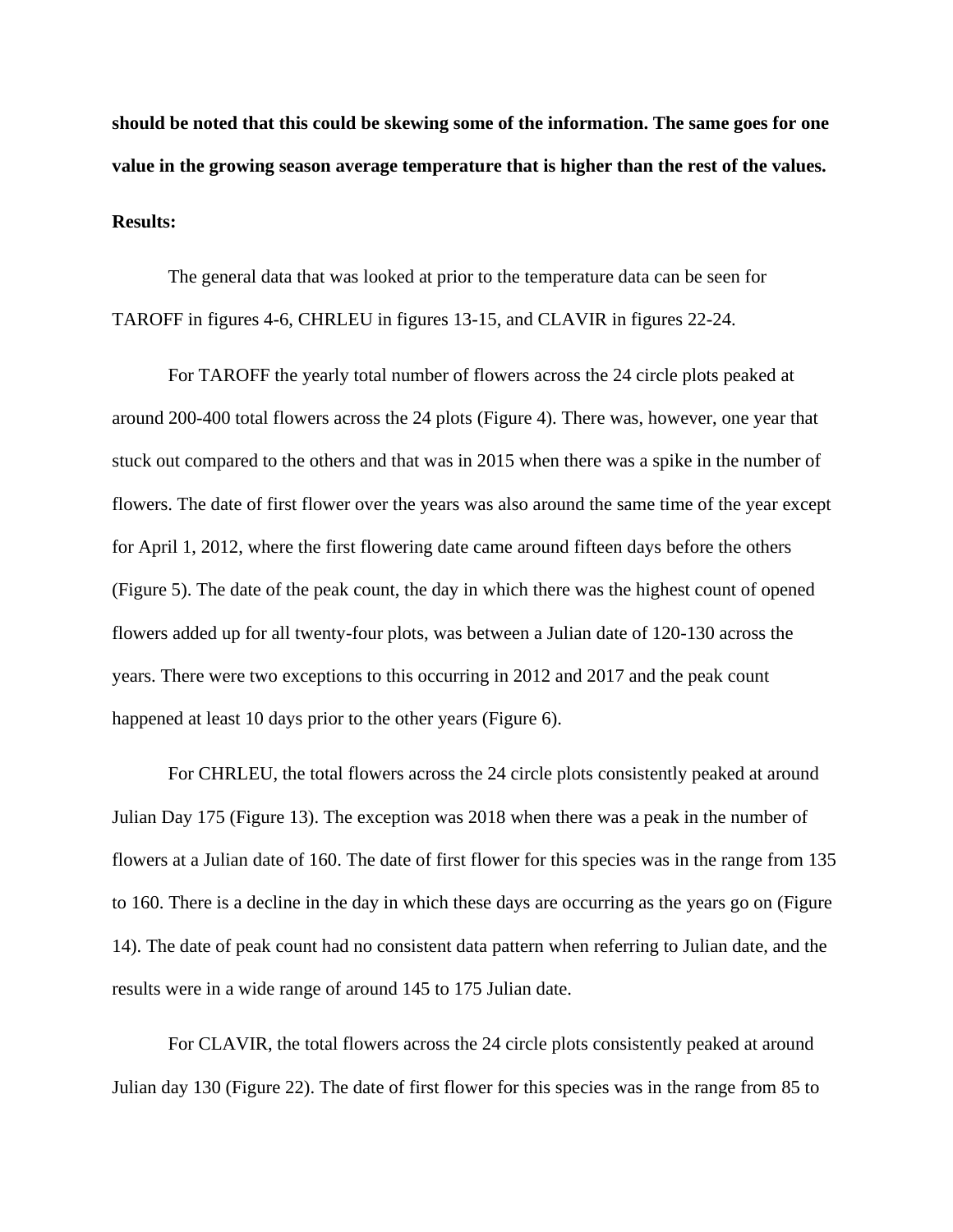115. The date of peak count had no consistent data pattern with respect to Julian date, and the results were in a wide range of around 145 to 175 Julian date (Figure 24). From this figure it could be said there is a slight incline in the Julian date over the years for peak count.

#### *Analysis of temperature and peak flower count:*

For each species, there was no significant relationship that can be seen when trying to relate peak flower count and in the three different measures of temperature from 2006 to 2020 (Figures 7-9 for TAROFF, 16-18 for CHRLEU, and 25-27 for CLAVIR). This can be seen by looking at the R-squared and P values for each species, none of which are greater than 4%, and none of which are significant (Table 1). This means that there is little to no relationship between the peak flower production and the average annual temperature, the growing season average temperature, and the monthly average temperature one month prior to first flower date.

#### *Analysis of temperature and first flower date:*

First flowering date varied significantly with all temperature indicators for all species (Figures 10-12 for TAROFF, 19-21 for CHRLEU, and 28-30 for CLAVIR). In all three species the strongest relationships were with temperature in the prior month. For TAROFF, the average yearly temperature explained about 20% of the variation in the date of first flowering, the growing season average temperature was around 17% related, and the most compelling find for this species was the average monthly temperature one month prior to the first flowering date with a 59% relatedness. For CHRLEU, the average yearly temperature was around 41% related to the first flowering date, the relationship between the growing season average temperature and the first flower date was not related much at all with a percentage of 8%, and lastly the average monthly temperature one month prior to first flower date was on the smaller side with a 28%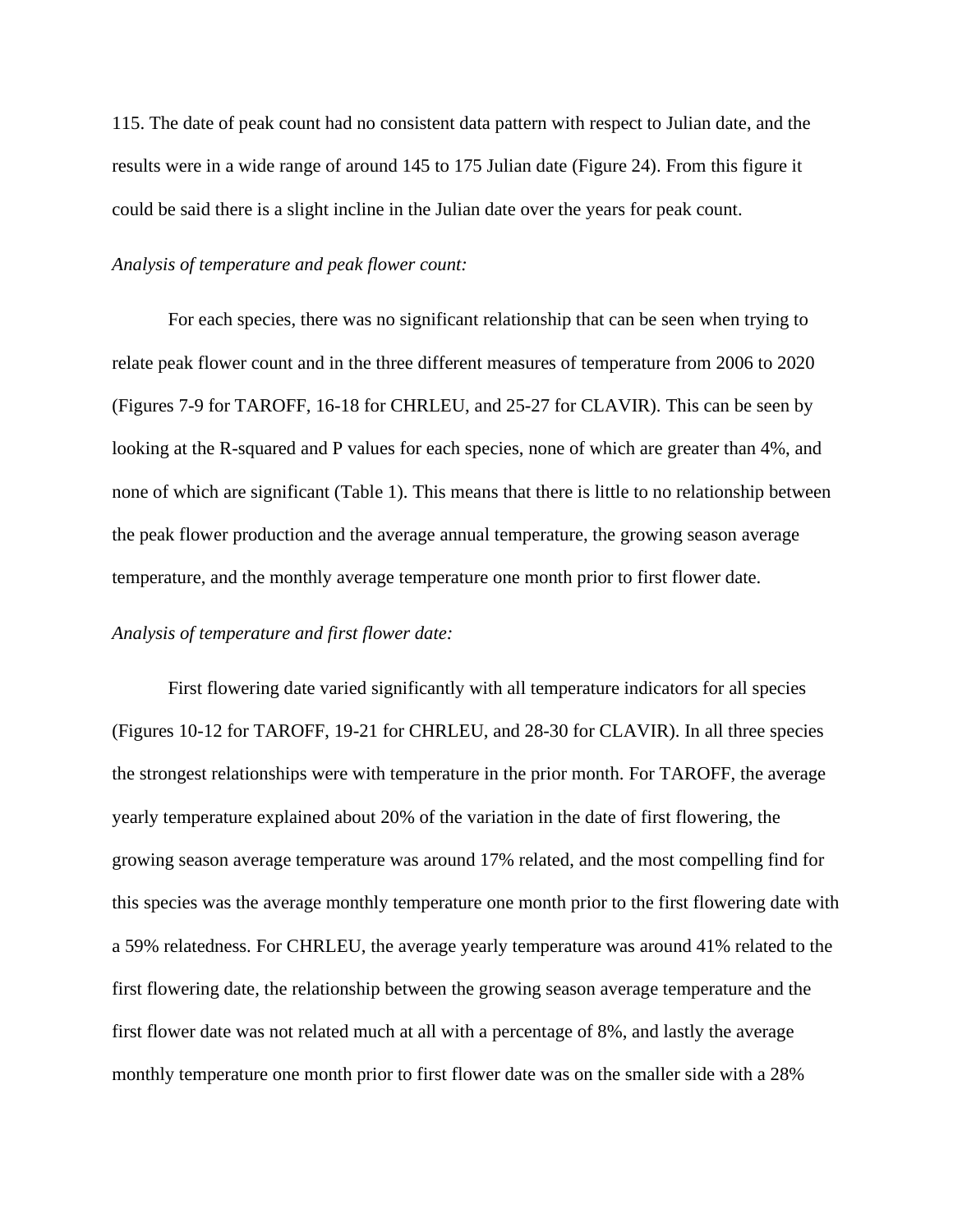relationship. For CLAVIR, the average yearly temperature was related by 23%, the growing season average temperature had smallest relationship with a percent relatedness of 15%, and the average monthly temperature one month prior to first flowering date had the most compelling evidence that there was a relationship with a percentage of 62%.

Table 1: R-squared values and P values from regressions. Significant regressions indicated by boldface type.

| <b>Variables Correlated</b>                                        | <b>TAROFF</b> | <b>CHRLEU</b> | <b>CLAVIR</b> |
|--------------------------------------------------------------------|---------------|---------------|---------------|
| Peak flower count & yearly mean temperature                        | 0.0411        | 0.049         | 0.1164        |
|                                                                    | <b>NS</b>     | <b>NS</b>     | <b>NS</b>     |
| Peak flower count & growing season mean temperature                | 0.011         | 0.0071        | 0.0001        |
|                                                                    | <b>NS</b>     | <b>NS</b>     | <b>NS</b>     |
| Peak flower count $\&$ mean monthly temperature one month prior    | 0.0055        | 0.0017        | 0.023         |
| to first flower date                                               | <b>NS</b>     | <b>NS</b>     | <b>NS</b>     |
| First Flower & yearly mean temperature                             | 0.2266        | 0.4174        | 0.2363        |
|                                                                    | ***           | ****          | ***           |
| First Flower & growing season mean temperature                     | 0.1762        | 0.0845        | 0.159         |
|                                                                    | $***$         | $***$         | $***$         |
| First Flower $&$ mean monthly temperature one month prior to first | 0.5967        | 0.2847        | 0.6271        |
| flower date                                                        | ****          | ****          | ****          |

**NS = Not significant** 

**\*\* = P< 0.05**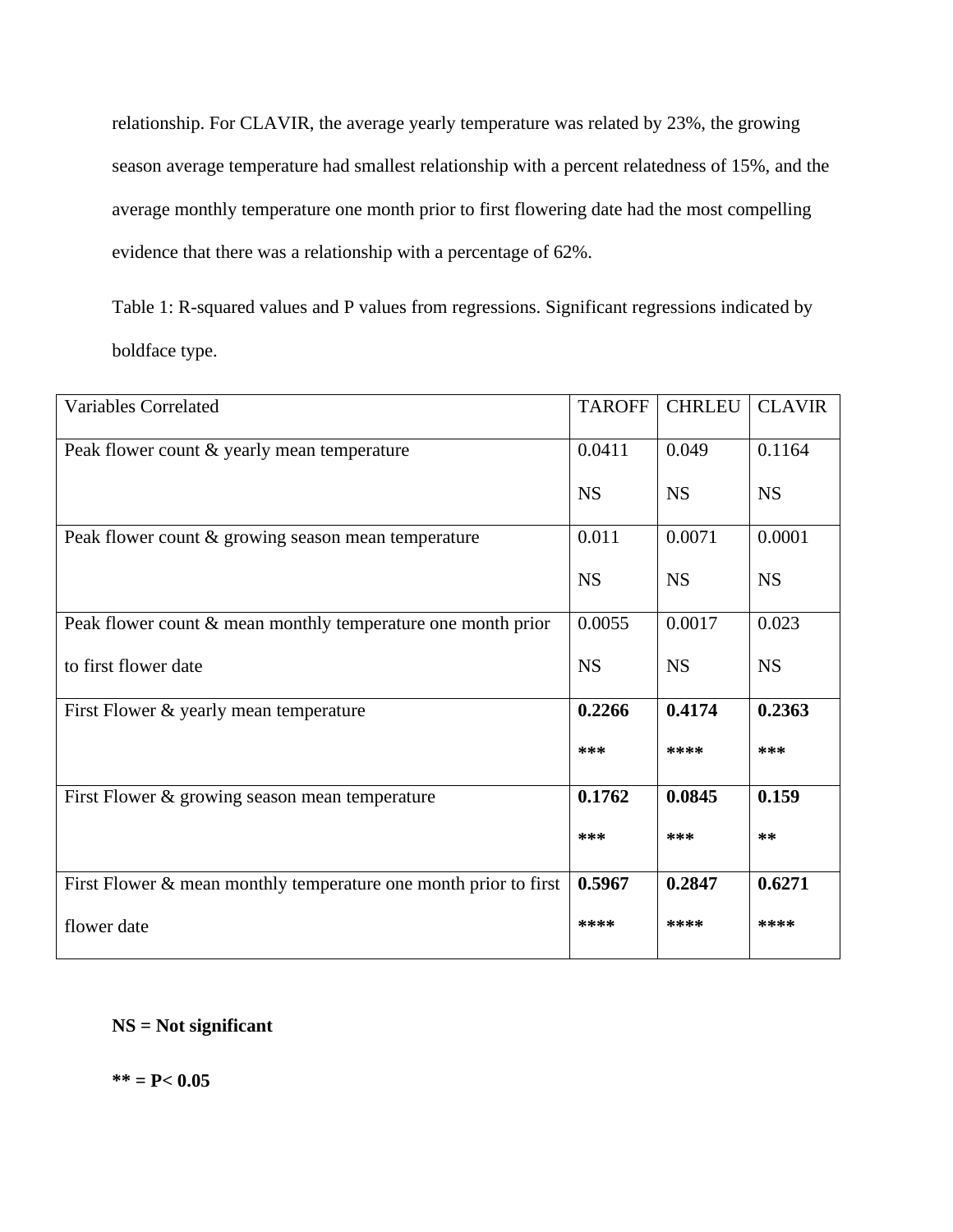#### **\*\*\*\* = P<0.0001**

#### **Discussion:**

After reviewing the linear regression information and figures, I found there to be a wide range of results from peak flower count and first flowering date with respect to their relationship with temperature. I did not find a significant relationship between the rise in temperature over the years and the number of flowers produced by the three species of plants. From the graphs I was able to see that there was a range in number of flowers in which peak flowering count occurred for in each species.

However, when reviewing the temperature and first flowering date, the r-squared values were much higher in comparison to the data from peak flower count. All R values were well below a perfect 1.0, but they are significant, and indicate that temperature can account for a substantial portion of the variation in first flowering date. This effect is the strongest when comparing the first flowering date and the average monthly temperature one moth prior to peak flowering date. This indicates that if the month prior was, on average, warmer than the year before, then the first flower date will happen earlier than in recent years. This is verified by looking at the R-squared value for these graphs for all three species. In contrast, the relationship between temperature and peak flower count is not significant because all the values are greater than 0.05 for all the species. The relationship between temperature and the date of first flower is significant for all the species because the p-values are all lower than 0.05.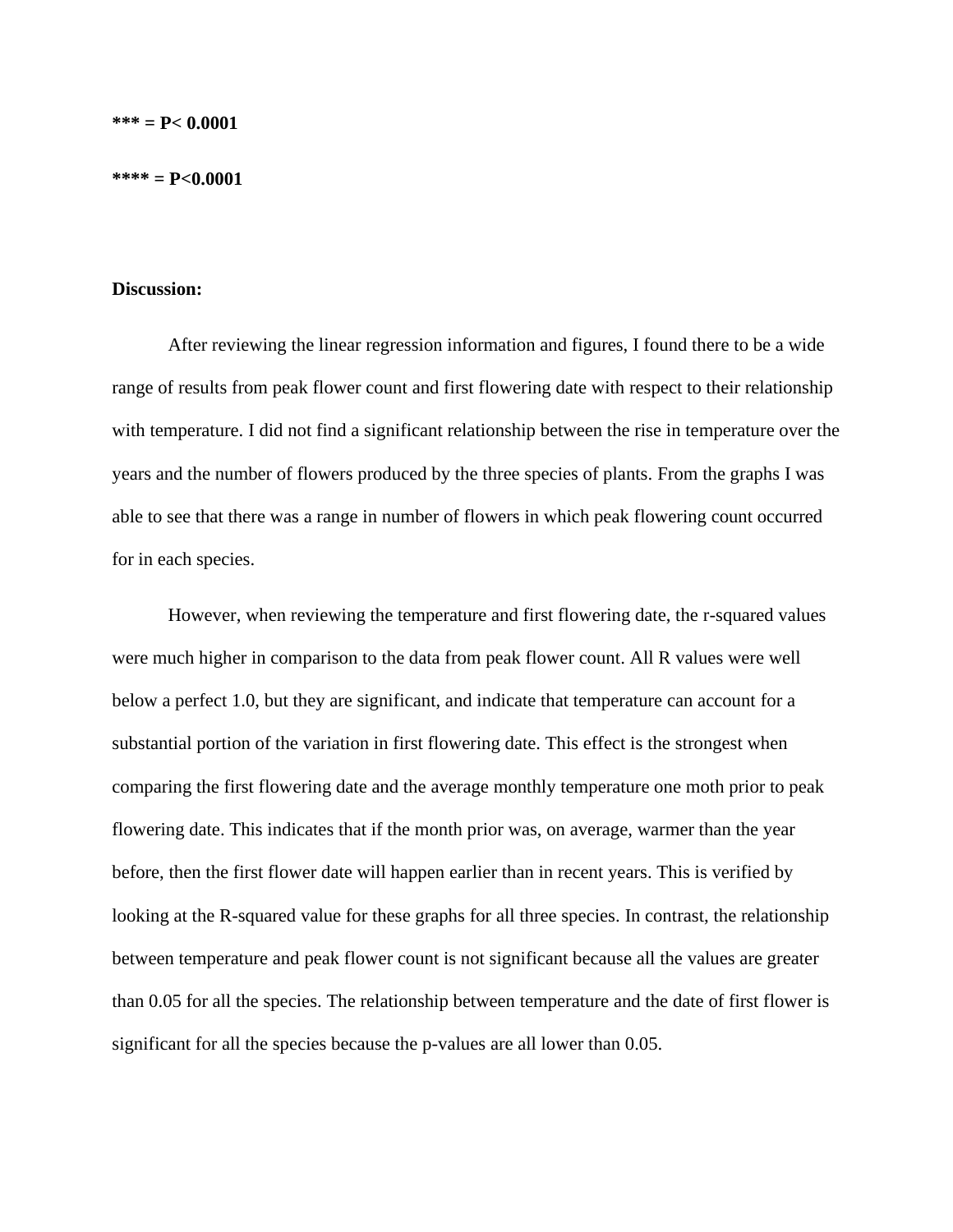There may be other reasons as to why the data for peak flower production does not show more correlation with respect to temperature data, such as insect behavior in the area which could affect number and success of the species, whether a fertilizer was used on the area, and the wildlife surrounding the species. The factors that affect flower counts are not yet clear and deserve more research. To further this research, I will also look at different locations of the same species of the plants examined in this research to determine if location has any effect. I would also examine whether the increase in temperature affects insect life within the area because this could also be a factor that affects the flower count as when counting the flowers, they may not all be present at that specific time. Overall, it can be said that there is not enough research or data provided to definitively say that there is a direct relationship between average annual temperature and flower count, but there is enough evidence to conclude a relationship with first flowering date and temperature for *Taraxacum officinale, Chrysanthemum leucanthemum, or Claytonia virginica.* The data can account for the relationship between first flowering date and temperature change over the 15-year time span that this research is discussing as seen in table 1.

#### **Acknowledgments:**

I would like to thank Dr. Randall Mitchell for all his help, work, and dedication to the field of ecology as his work in this field is the sole basis of this research. Without Dr. Mitchell this research would not have been possible and for that I am extremely grateful for this opportunity to work with him.

I would also like to thank Dr. Robert Joel Duff and Dr. Hazel Barton for being readers for this research and another thank you to Dr. Brian Bagatto for signing off as my honors faculty advisor, hence approving this research.